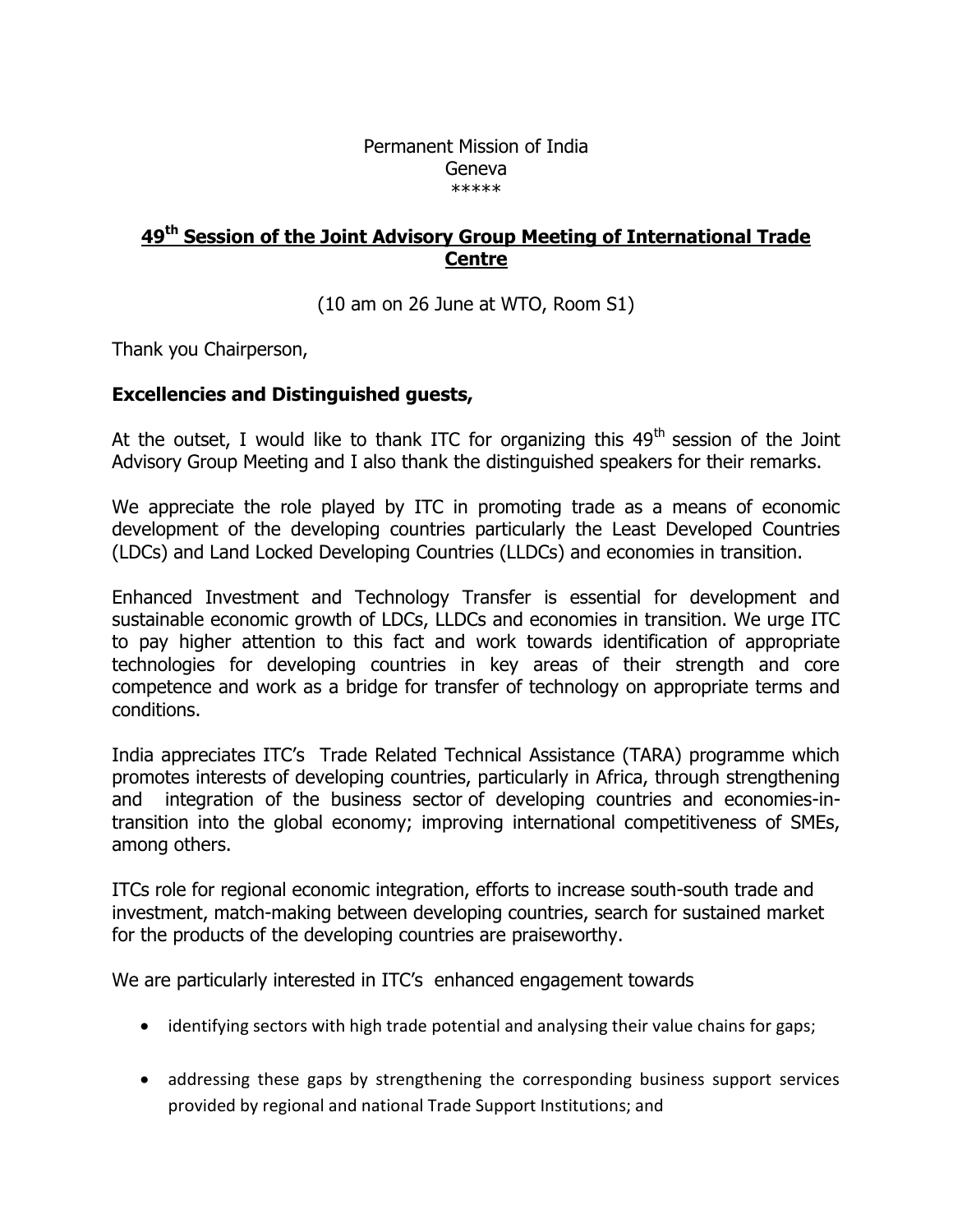promoting business advocacy on regional integration by strengthening regional business associations to achieve more coherence between national and regional trade-related policies and regulations.

India looks forward for enhanced role of ITC in *post 2015 development agenda* era. India see ITC as an important catalyst to promote and further enhance its role in fulfillment of post-2015 Sustainable Development Goals, particularly in ensuring sustainable agriculture, sustainable consumption and production patterns, increase in share of developing countries in global trade, among others.

We are happy to note that India has resumed its contribution to ITC by offering a modest offering of US\$ 100,000 to ITC Trust Fund **( ITF )** under Window 1 which allows ITC the flexibility to utilize it.

India's stable economic growth, coherent and forward looking investment and trade policy, simplification of procedure for trade and investments has created confidence among the major business players across the world.

In September 2014, the Prime Minister of India launched **Make in India** initiative to encourage companies to manufacture their products in India. This campaign has received tremendous response and large scale investments in the field of heavy engineering, automobile industry & chemicals and many other sectors.

The recent World Investment Report published by UNCTAD indicates FDI inflows to India has surged by 22 per cent and has reached over \$ 34 billion and large number of such investments are in pipeline. This has brought India among the top 10 attractive destinations for FDI.

We are extremely optimistic of further improvement of investments in India and we seek

India is keen to further deepen its trade and economic relations. In our overall scheme, developing countries, neighborhood and particularly Africa is priority for us. Close political and cultural relations along with shared history, commonality of interest and conventional knowledge of African markets are some of the major strengths of India-Africa relations.

India will be hosting the  $3<sup>rd</sup>$  India Africa Forum Summit in the end of October. This Summit will be a major flagship event of our Government for this year. We are interested to explore the possibility of leveraging ITC's expertise and experience towards strengthening India's engagement with Africa.